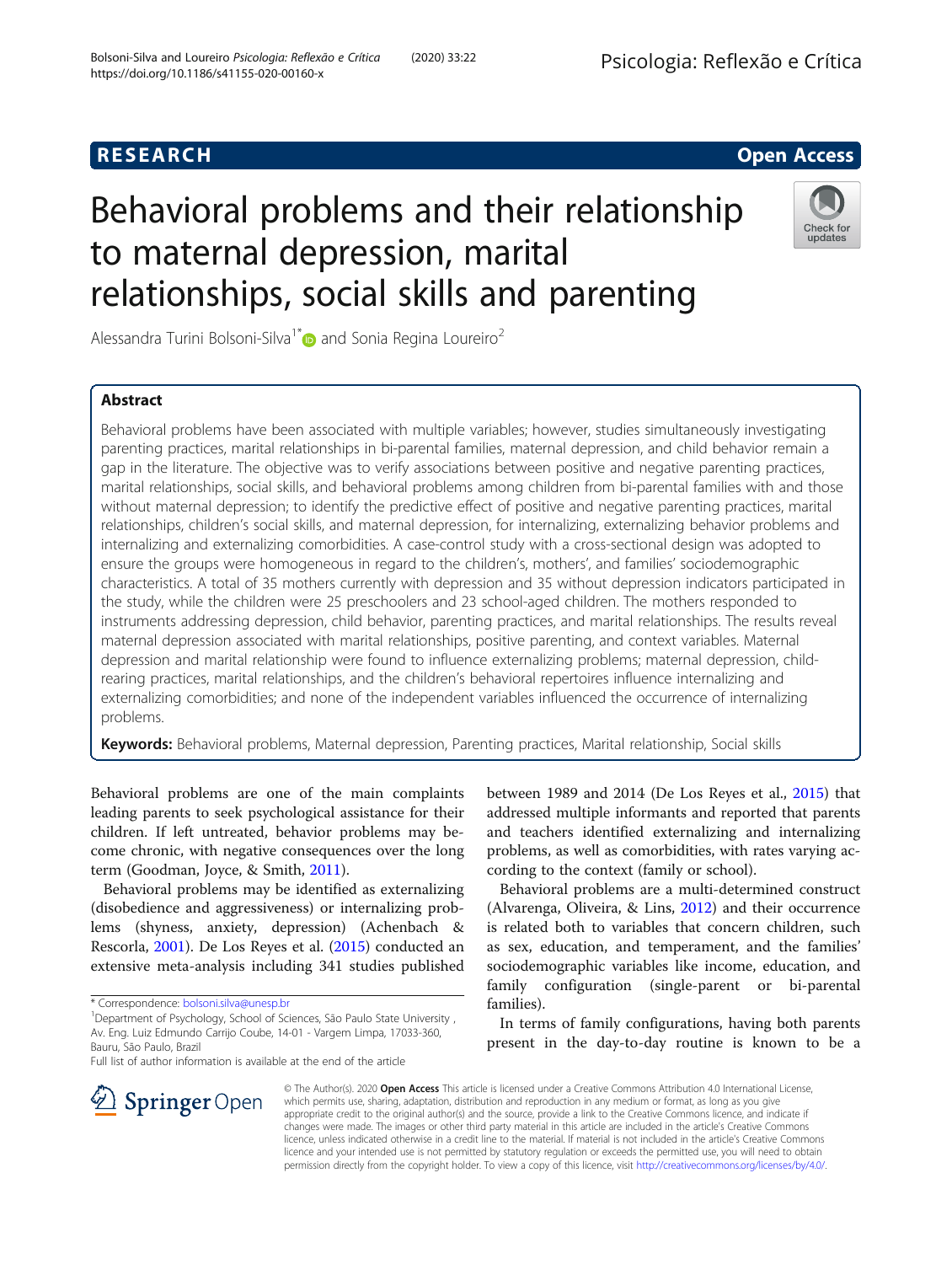supportive factor for families and a protective factor for children, as a condition that favors more adaptive behavior and better academic outcomes (Leme & Marturano, [2014](#page-11-0)), as children are less frequently exposed to risk events (Crestani, Mattana, Moraes, & Souza, [2013](#page-11-0)) when both parents share tasks and care provided to children (Manfroi, Macarini, & Vieira, [2011](#page-11-0)). This enables greater functionality and communication among family members (Cerveira, [2015\)](#page-11-0).

Merely having the presence of both parents in the family environment, however, does not ensure harmonious coexistence, so marital relationship is also a variable to take into account. The systematic literature review conducted by Hameister, Barbosa and Wagner ([2015\)](#page-11-0) addresses marital conflict and its repercussions on parenting and child development based on the analysis of 76 papers. It reports that children of couples with difficulties managing marital conflicts were subject to the worst parenting practices, presented the poorest emotional regulation, faced difficulties properly dealing with conflict, and more frequently presented indicators of anxiety and depression. Marital relationship was also addressed in the study by Fantinato and Cia [\(2015](#page-11-0)) intended to correlate marital relationship variables, social skills, parents' social childrearing skills, and preschoolers' behaviors, reporting a relationship between the parents' poor repertoire of social child-rearing skills and negative marital relationships with children's behavior problems.

The quality of marital relationships and their associations with parenting and child behavior have been addressed by several studies, such as (a) associations between marital conflicts, negative parenting practices, and behavioral problems (Fantinato & Cia, [2015](#page-11-0); Hameister, Barbosa, & Wagner, [2015;](#page-11-0) Ramirez Castillo, [2007](#page-12-0); Rhoades, [2008](#page-12-0)); (b) marital relationships related to parenting (Kanoy, Ulku-Steiner, Cox, & Burchinal, [2003](#page-11-0)); (c) associations between marital conflict and child adjustment (Schoppe-Sullivan, Schermerhorn, & Cummings, [2007](#page-12-0)); (d) marital conflicts predicted children's inferior social competence in terms of coping strategies and/or adjustment (Shelton & Harold, [2007\)](#page-12-0); and (e) the presence of marital conflicts was associated with family members' mental health problems, including depression (Hsiao, [2017;](#page-11-0) Najman et al., [2014;](#page-11-0) Neves & Duarte, [2015\)](#page-11-0).

Another situation impacting families and child behavior involves mental health problems, especially maternal depression, which is a highly prevalent condition (WHO, [2017](#page-12-0)) that, given its typical symptomatology (American Psychiatric Association [APA], [2014\)](#page-11-0), may affect an individual's ability to raise children properly.

Pizeta, Silva, Cartafina, and Loureiro [\(2013](#page-11-0)) reviewed 68 papers addressing associations between maternal depression, mental health, and child behavior, concluding that (a) maternal depression is associated with internalizing problems, especially in the presence of other risks, among which is negative parenting style; (b) negative parenting style, coupled with maternal depression, is associated with conduct problems and externalizing behavior, especially when depression is severe and chronic; and (c) maternal depression is associated with children's difficulty to socially interact with family members and peers. The authors report that maternal depression is a risk condition for the development of child behavior problems, internalizing problems, mainly among girls, and externalizing problems among schoolaged children and adolescents. Studies report that family interactions are relevant variables associated with maternal depression and child behavior, indicating a need to understand multiple associated factors, including protective factors.

Recently, Shaw, Sitnick, Reuben, Dishion, and Wilson ([2016\)](#page-12-0) conducted a longitudinal study monitoring boys from low-income families, from early childhood to adolescence, and verified that behavioral problems coupled with maternal depression present reciprocal and independent effects and that both depression and living in a high-risk neighborhood influence the occurrence of behavioral problems during childhood and adolescence. Based on a meta-analysis that focused on the association between child depression and parenting, Infurna et al. ([2016\)](#page-11-0) report associations between neglect and psychological abuse with the occurrence of depressive symptoms during adolescence and adulthood.

Other studies also verified that maternal depression influences the use of negative rearing practices (Dow-Fleisner, [2018](#page-11-0); Silk et al., [2011;](#page-12-0) Trepat, Granero, & Ezpeleta, [2014;](#page-12-0) Vafaeenejad, Elyasi, Moosazadeh, & Shahhosseini, [2018;](#page-12-0) Winsper, Wolke, & Lereya, [2015](#page-12-0); Zalewski, Thompson, & Lengua, [2017\)](#page-12-0) and harms marital relationships (Vafaeenejad et al., [2018;](#page-12-0) Winsper et al., [2015](#page-12-0)). Additionally, various studies suggest that maternal depression negatively impacts child development (Conners-Burrow et al., [2016](#page-11-0)), both in terms of internalizing (Ahun et al., [2017;](#page-11-0) Silk et al., [2011](#page-12-0); Zalewski et al., [2017\)](#page-12-0), and externalizing problems (Cilino, Silva-Rodrigues, Pereira-Lima, Pizeta, & Loureiro, [2018](#page-11-0); Zalewski et al., [2017](#page-12-0)). Some of these studies are presented below.

Dow-Fleisner [\(2018](#page-11-0)) compared groups of mothers with and without depression, reporting that the depression group presented higher rates of parental stress and lower rates of parental competence, with greater use of psychological and physical aggression. Based on a broad bibliographic review, Vafaeenejad et al. [\(2018\)](#page-12-0) determined that multiple parental factors and children's factors influenced parenting styles, while depression and anxiety may contribute to dysfunctional parenting, leading parents to mistreat children, which results in a greater likelihood of using inadequate and inefficacious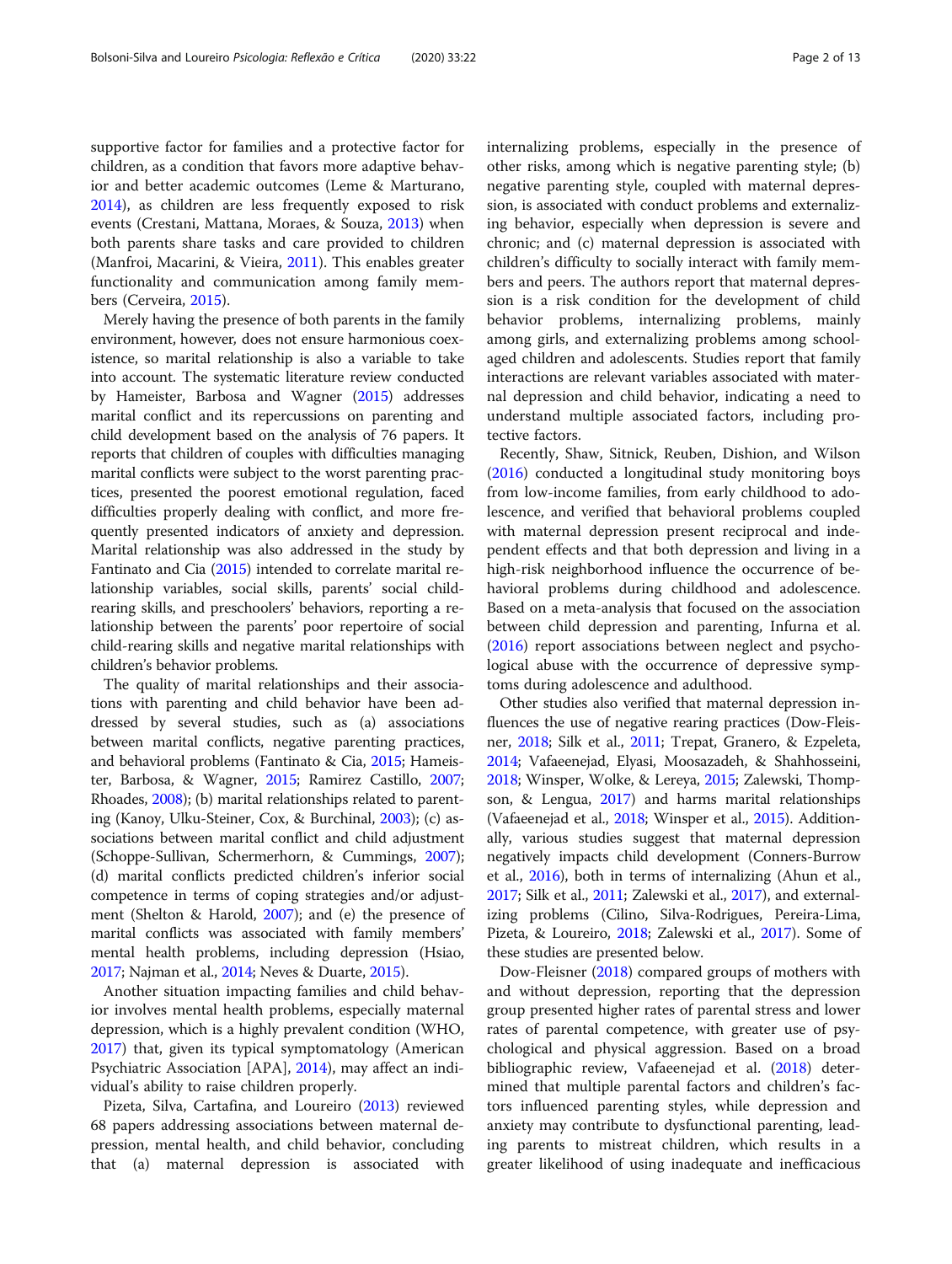parenting practices. The authors stress that depression and parental stress may affect marital relationships and interaction between parents and children.

Negative parenting, expressed by maternal behaviors like hostility and resentment, yelling and spanking children, as well as the presence of parental conflict, was addressed in the study conducted by Winsper et al. [\(2015](#page-12-0)), who verified that anxiety and pre- and postnatal maternal depression and the use of alcohol were associated with maladaptive parenting. The results show that maladaptive parenting and family adversity mediated associations between prenatal anxiety/depression and borderline personality disorder among children aged 11 and 12 years old.

Zalewski et al. ([2017\)](#page-12-0) conducted a longitudinal study to address inconsistent discipline and child rejection by monitoring 214 American families with children aged from 8 to 12 years old for 3 years. The study reports that maternal depressive symptoms were positively correlated with inconsistent discipline and rejection, as well as with children's internalizing and externalizing problems. The study also highlights that high levels of physical punishment predicted more internalizing and externalizing problems, while a small share of the sample (9%) reported from moderate to high levels of physical punishment.

Ahun et al. [\(2017](#page-11-0)) analyzed the effects of parenting and maternal depression symptoms during early childhood in a longitudinal cohort study, reporting that maternal depression symptoms were associated with high levels of internalizing problems, regardless of other maternal factors like quality of parenting, family functioning, and socioeconomic conditions or children's variables such as sex and temperament. Bi-directional relationships between maternal depression and children's internalizing problems were addressed in a longitudinal study conducted by Kuckertz, Mitchell, and Wiggins ([2018\)](#page-11-0), who verified that psychological aggression was the only parental behavior that mediated this relationship.

In another longitudinal study, Conners-Burrow et al. ([2016\)](#page-11-0) addressed a sample of 1844 families whose children were monitored from the age of 14 months up to after the age of 11 years old and found a strong association between early maternal depression and the occurrence of behavioral problems at the age of 11 years old. In the same direction, Trepat et al. ([2014\)](#page-12-0) longitudinally addressed a sample of 622 children aged between 3 and 5 years old. The authors concluded that maternal anxiety-depression mediated physical punishment and challenging-oppositional behavior among boys and girls. Silk et al. [\(2011](#page-12-0)) addressed a sample of mothers of preschool and school-aged children and also found that maternal depression was associated with negative parenting practices, which predicted internalizing problems among children.

Rovaris and Bolsoni-Silva ([2018\)](#page-12-0) addressed a sample of 76 mothers of preschool-aged children, both sexes, and found the following correlations for the sample of preschool-aged children without behavior problems: (a) positive parental interactions were associated with the children's social skills and with positive marital interactions; (b) negative parental interactions were directly associated with behavioral problems and negative marital interactions; (c) social skills were inversely proportional to behavior problems among girls; and (d) children's social skills were also directly correlated to behavior problems, while positive parenting practices were directly associated with indicators of behavioral problems, which suggests that parenting practices are used inconsistently.

According to the analysis of reviews considering the relationship between maternal depression, parenting, marital relationship, and child behavior, we verify that (a) maternal depression has been associated with less competent child-rearing practices and an excessive use of negative practices (Dow-Fleisner, [2018](#page-11-0); Silk et al., [2011](#page-12-0); Pizeta et al., [2013;](#page-11-0) Trepat et al., [2014;](#page-12-0) Vafaeenejad et al., [2018;](#page-12-0) Zalewski et al., [2017](#page-12-0)), increasing the risk of children developing internalizing and externalizing behavioral problems (Conners-Burrow et al., [2016;](#page-11-0) Pizeta et al., [2013](#page-11-0); Silk et al., [2011](#page-12-0); Trepat et al., [2014;](#page-12-0) Zalewski et al., [2017\)](#page-12-0); (b) mental health conditions such as parental stress and maternal depression may affect marital relationship and interaction with children (Vafaeenejad et al., [2018](#page-12-0)); (c) the literature diverges in regard to the relationship between maternal depression variables, marital relationships, and children's behaviors. Ahun et al. ([2017](#page-11-0)) reports that maternal depression predicted internalizing behavioral problems regardless of parenting variables, family functioning, or other sociodemographic variables of both parents and children, while the study by Kuckertz et al. [\(2018\)](#page-11-0) verified the mutual influence of maternal depression and internalizing symptoms, but only a mediating role for psychological aggression; (d) an inverse relationship was also found between depression and the use of substances in the pre- and postnatal period, due to an association with maladaptive parenting (Winsper et al., [2015](#page-12-0)); and (e) a relationship was also found between positive practices and children's social skills and behavior problems, with associations between positive practices and positive marital relationships and between negative practices, negative marital relationships, and behavior problems (Rovaris & Bolsoni-Silva, [2018\)](#page-12-0).

Regardless of the studies' design, results show that maternal depression impacts child behavior, both internalizing and externalizing problems, but mainly internalizing behaviors. Similarly, associations between negative parenting practices, maternal depression, and behavioral problems seem to be established, as well as between positive parenting practices and child social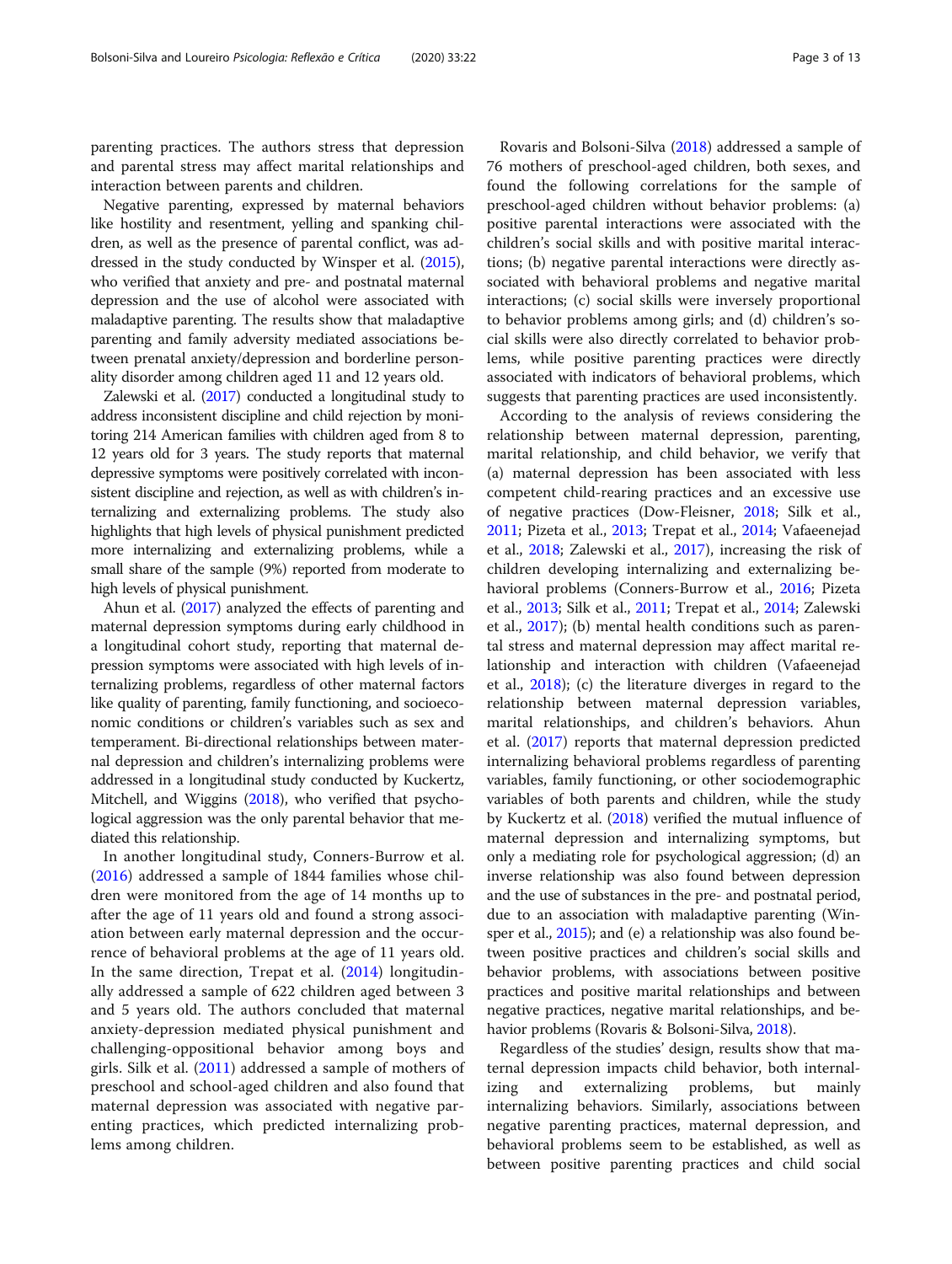skills. Parenting practices appear to be associated with marital relationships and together they seem to influence maternal mental health.

As far as this literature review could reach, we found that the presence of maternal depression affects marital relationships and child-rearing practices, while both contribute to children's behavioral problems. There is, however, a gap in terms of studies controlling for maternal depression as an independent variable and studies addressing marital relationships in bi-parental families in order to investigate the influence of these variables on parenting practices, social skills, and child behavioral problems. Maternal depression is among the mental health variables and is the focus of this study, the objective of which is to understand the mutual influence of maternal depression on parenting practices and marital relationships to better understand the outcome of child behavioral problems.

Knowledge concerning the negative impact of maternal depression on behavior problems during childhood is widely established; however, there is a lack of studies addressing multiple context variables that contribute to such outcomes to identify associations that support the proposal of prevention and intervention practices.

#### **Objectives**

The aim of this study was to verify associations between positive and negative parenting practices, marital relationships, social skills, and behavioral problems among children from bi-parental families with and those without maternal depression; to identify the predictive effect of positive and negative parenting practices, marital relationships, children's social skills, and maternal depression, for indicators of internalizing, externalizing behavior problems and internalizing and externalizing comorbidities.

#### Method

This is a case-control study with a cross-sectional, correlational, and predictive design (Hulley et al., [2008](#page-11-0)). This type of design is intended to verify whether exposure to a given condition, in the case of this study, indicators of maternal depression, is associated with indicators of behavior problems. In principle, the participants should be drawn from the same population, which is difficult to ensure. One way to verify that is to check whether the groups are homogeneous in terms of sociodemographic variables, which are presented in the characterization of the participants.

#### Ethical aspects

This study project was approved by the Institutional Review Board at the university where it was conducted. It is part of a larger project titled Saúde, Habilidades Sociais Conjugais e Educativas Parentais: comparações quanto a escolaridade, gênero e problemas de comportamento [Health, Marital, Social, and Parenting Skills: comparisons between education, gender and behavioral problems] (Process No. 5826/46/01/10).

#### **Participants**

A total of 70 mother-child pairs participated in the study. The mothers had a partner/spouse, not necessarily the child's biological father, with 35 mothers presenting depression indicators (G1) and 35 not presenting (G2). The children's variables, such as schooling (whether children were in kindergarten or elementary school) and sex, were controlled for in the composition of the groups, in addition to the number of kindergarten children ( $n = 17$ ) and elementary school children ( $n =$ 18), as well as the same number of boys (9 in kindergarten and 15 in elementary school,  $n = 24$ ) and girls (8 in kindergarten and 3 in elementary school,  $n = 11$ ). The variable indicators of depression (score  $\geq 10$  obtained on the PHQ-9 – Patient Health Questionnaire-9) were the criterion used to include women/mothers in the clinical indicators sample (Osório, Mendes, Crippa, & Loureiro, [2009](#page-11-0)). The means/standard deviations obtained in the clinical group presenting indicators of depression and the non-clinical group on the PHQ-9 concerning indicators of maternal depression were M/SD of the clinical group =  $14.00/4.33$ ; M/SD of the non-clinical group = 2.29/2.38.

According to Student's  $t$  test and the Chi-square test, no demographic differences concerning the children and mothers were found between the clinical and nonclinical groups: (a) the clinical group was aged 31.76 years old, on average  $(SD = 5.09)$ , while the non-clinical group was 33.50 years old, on average (SD = 7.25),  $p =$ 0.261; (b) the children of the mothers in the clinical group were 5.88 years old, on average  $(SD = 2.52)$ , and children of the mothers in the non-clinical group were 6.29 years old, on average (SD = 2.94),  $p = 0.543$ ; (c) maternal education was divided between up to 8 years of schooling (27 in the clinical group and 26 in the nonclinical group) and more than 8 years of schooling (8 in the clinical group and 9 in the non-clinical group),  $X^2 =$ 0.780; (d) income was coded as up to two times the minimum wage (clinical = 15; non-clinical = 12) and more than two times the minimum wage (clinical 20; non-yclinical = 23),  $X^2$  = 0.461; and (e) the sample was also similar in the number of mothers with a paid job and those who were homemakers: 22 mothers in the clinical group presenting indicators of depression worked outside home and 12 did not, while 15 mothers in the non-clinical group had a paid job and 20 did not  $(X^2 = 0.69)$ .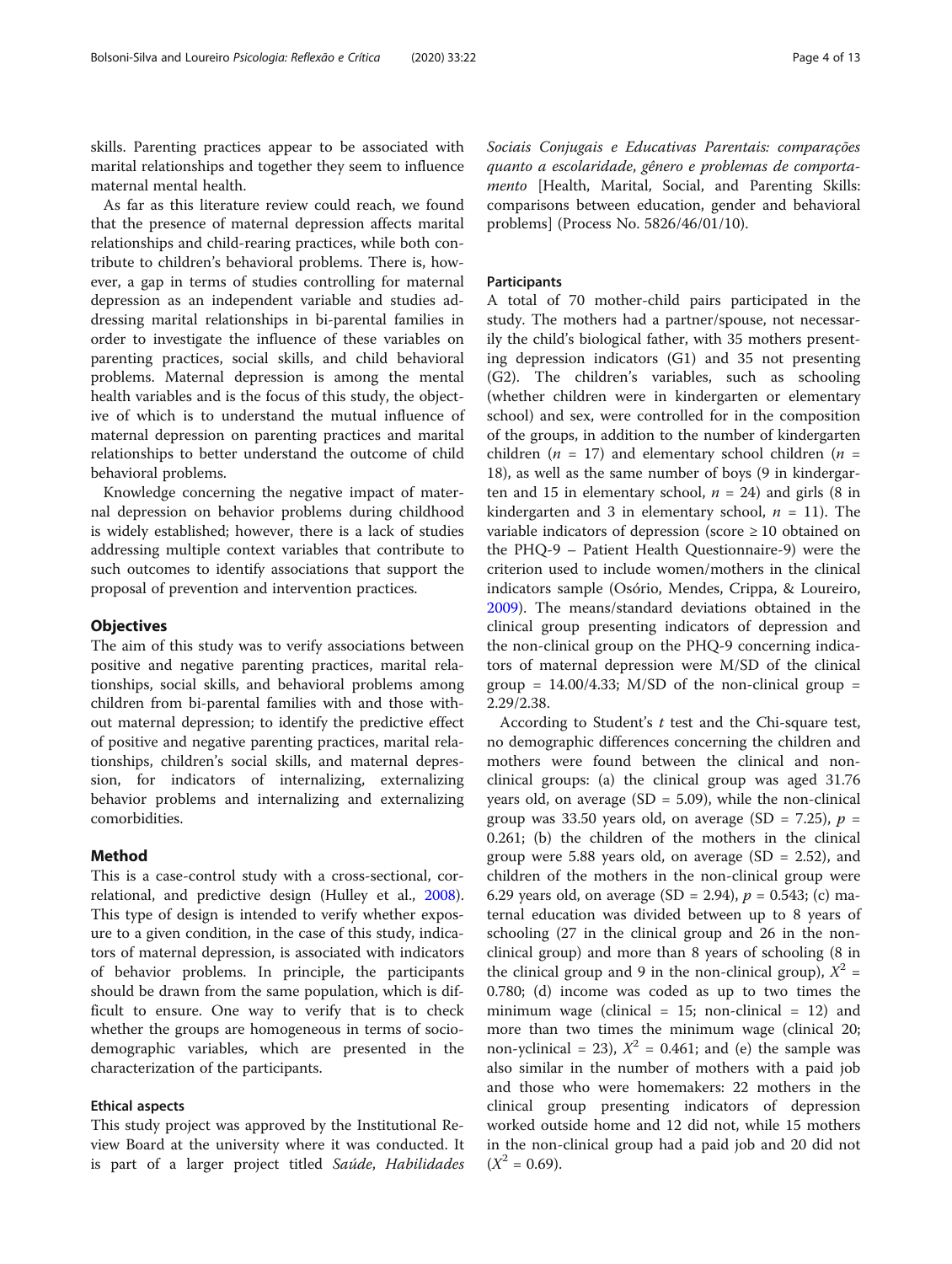The assessments of mothers regarding their children's behaviors using the Child Behavior Checklist – CBCL (Achenbach & Rescorla, [2001\)](#page-11-0) revealed that 21 children did not present indicators of behavior problems; 16 presented only indicators of internalizing problems; 13 presented only indicators of externalizing problems; and 20 presented indicators of internalizing and externalizing problem comorbidities.

### Sampling

This study's participants were selected from a database of mothers/fathers/caregivers of preschool-aged children  $(n = 121)$  and school-aged children  $(n = 108)$ , totaling 229 respondents. We identified 49 (25 preschoolers and 23 school-aged children) respondents in this database who presented indicators of depression according to the Patient Health Questionnaire-9 – PHQ-9 (Osório et al., [2009](#page-11-0)); that is, they presented a score equal to or greater than 10, while 182 respondents presented no depression indicators. The next step was to identify whether the biological mothers were married or in a consensual union, a criterion that excluded 11 participants. (four were single, three divorced, two were not the biological mothers, and two did not report their marital status). Thus, a sample of 38 mothers presenting indicators of depression and in a consensual union remained in the sample. Three participants did not correctly complete the instrument assessing marital relationships  $(n = 2)$  or the one assessing child behavior  $(n = 1)$  and were excluded from the sample. The final sample composing the clinical sample consisted of the 35 remaining biological mothers with depression. Afterwards, a nonclinical group ( $n = 35$ ) with the same demographic characteristics of the clinical group, such as the mother being married or in a consensual union, the children's sexes, and years of schooling, was selected for this case control study from a sample of 182 participants without depression.

#### Instruments

Report instruments were use in the data collection and were applied exclusively to mothers.

1. Roteiro de Entrevista de Habilidades Sociais Educativas Parentais [Parenting Social Skills Interview Guide] (RE-HSE-P, Bolsoni-Silva, Loureiro, & Marturano, [2016\)](#page-11-0). This instrument is an interview script that assesses (positive and negative parenting practices) and children's behaviors (behavioral problems and social skills). This semistructured interview assesses the frequency and diversity of positive parenting practices (also called social parenting skills), contextual variables, negative parenting practices, reports of behavioral

problems, and child social skills. Contextual variables assess how diverse the situations are in which the behaviors of parents and children take place, for instance, whether conversations between mother and child that take place at various times of the day refer to subjects that interest the child. This diversity is indicated in the context category. It is possible to obtain a score for positive parenting practices, negative parenting practices, behavioral problems, social skills, and context variables, all variables that were considered in this study. This instrument also measures the frequency of behaviors, such as talking, expressing negative feelings, difficulty keeping promises, marital agreement, complaints regarding the child, and whether the child asks questions about sexuality. Before the specific questions, the following information is collected: level of education, marital status, socioeconomic level, number of children, and whether the mother has a paid job. Factor analysis resulted in two factors: positive and negative aspects of the interaction between parents and children. The alpha for this study's sample was 0.846. The instrument discriminated between children with and without behavioral problems in a sample from the community, in divorced families, and families with children with language and/or hearing deficits. Roc curve analysis presented an area of 0.769 ( $p = 0.001$ ), discriminating between children with and without indicators of problems according to the CBCL. This instrument provided measures of positive and negative parenting practices, context variables, reports of behavioral problems, and child social skills.

- 2. Questionário de Respostas Socialmente Habilidosas para Pais (QRSH-Pais) [Questionnaire for Socially Skillful Responses – Parents' version] assesses the frequency of socially skillful responses according to the reports of fathers and mothers (Bolsoni-Silva, Marturano, & Loureiro, [2011](#page-11-0)). The ORSH assesses social skills based on a Likert scale. The instrument, with an alpha equal to 0.82, discriminated between children with and without behavioral problems according to the reports of mothers/primary caregivers. A cutoff point of 23 was identified in a psychometric study (submitted paper) to indicate a deficit of social skills. This instrument provided a measure concerning the variable of child social skills.
- 3. Questionário de Relacionamento Conjugal QRC [Marital Relationship Questionnaire] (Bolsoni- Silva & Marturano, [2010](#page-11-0)). This instrument has six sets of information that assess, on a Likert scale, the frequency and how positively one describes her spouse; affection that is manifested and received;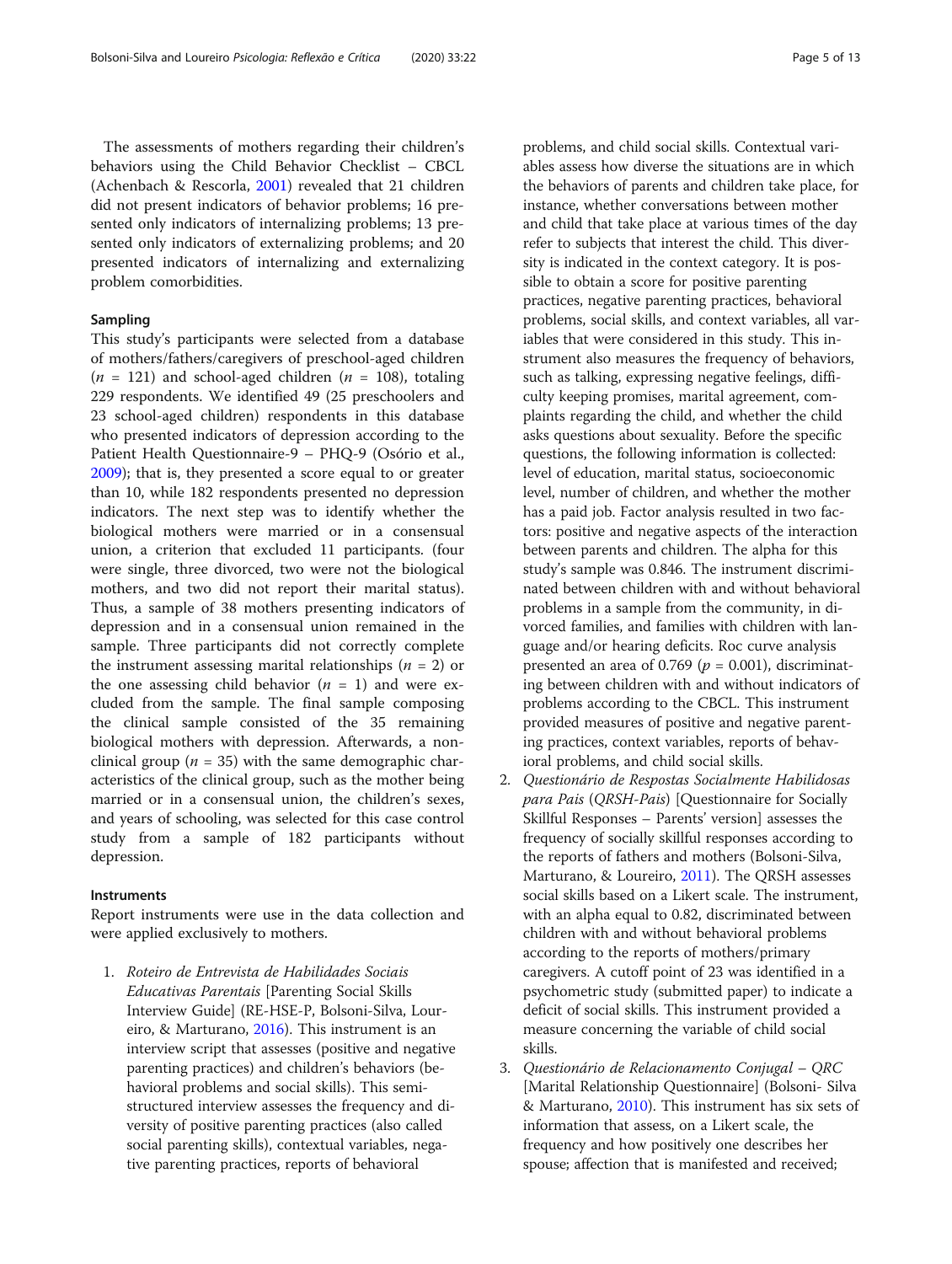(positive and negative) communication; identification of behaviors considered positive or negative; and also marital satisfaction. The instrument's reliability was verified through a testretest that obtained 0.84 for women and 0.94 for men (Bolsoni- Silva & Marturano, [2010\)](#page-11-0). A psychometric study (submitted paper) analyzed the instrument with a sample of 106 women and 105 men and identified three factors: factor 1 QRC—Total positive (frequency with which spouse receives affection, frequency of appropriate communication, frequency partner does what you like, positively defines spouse, shows affection, receives affection, positive communication, and spouse's positive behavior); factor 2 QRC—Total negative (frequency with which partner does what you do not like, negatively defines spouse, negative communication, spouse's negative behavior); factor 3 QRC—marital satisfaction (frequency with which partner manifests affection, assessment of marital relationship), altogether explaining 58.632% of the variance: 30.616% is explained by factor 1, 15.295% by factor 2, and 12.721% by factor 3. The instrument's total alpha was 0.871. This instrument provided measures of positive marital relationships and negative marital relationships.

- 4. Child Behavior Checklist CBCL (Achenbach & Rescorla, [2001](#page-11-0)) for preschool and school-aged children (4 to 18 years old). This instrument provides indicators of emotional and behavioral problems that can be considered behavioral correlates of psychopathologies. The parents' reports are provided using a Likert scale that assesses the frequency of 113 statements indicating behavioral problems. The results are organized into internalizing, externalizing, and total problems. Bordin, Mari, and Caeiro [\(2003\)](#page-11-0) found satisfactory test positivity and morbidity criteria for clinical and non-clinical profiles. This instrument provided a measure of child behavioral problems.
- 5. Patient Health Questionnaire 9 (PHQ-9). The questionnaire was proposed and validated by Spitzer, Kroenke, and Williams ([1999\)](#page-12-0) and by Kroenke, Spitzer, and Williams ([2001\)](#page-11-0) to assess indicators of maternal depression and is a module directly based on diagnostic criteria for Major Depression according to the DSM-5. It enables screening for both current signs and symptoms of major depression, as well as classifying the disorder as mild, moderate, or severe; the higher the score, the more frequently indicators of problems occur. In Brazil, a psychometric study was conducted using the PHQ-9 (Osório et al., [2009\)](#page-11-0) and the structured clinical interview for the DSM-5, which

presents excellent validity, was the gold standard. The results found were ROC (AUC) equal to 0.998  $(p < 0.001)$  and a cutoff point equal to or greater than 10 was the most appropriate for screening depression, with sensitivity (S) equal to 1.00, specificity (E) equal to 0.98, positive predictive value equal to 0.97, negative predictive value equal to 1.00, and diagnostic efficacy equal to 0.999 (Osório et al., [2009\)](#page-11-0). This instrument provided measures of indicators of maternal depression and allowed the clinical and non-clinical groups to be established.

#### Data collection procedures

After approval was obtained from the Child Education Department of a medium-sized city in the interior of São Paulo, Brazil, we contacted Early Childhood, Elementary, and Middle Schools. The principals, teaching coordinators, and teachers received clarification regarding this study's objectives. The schools were selected considering the city's extension area so that data would be collected from schools in both the central and peripheral areas. Another criterion used was intended to ensure that there would be the same number of preschool- and school-aged children in each neighborhood, so that both groups of children would be equally represented.

The teachers were asked to nominate two children attending their classes: one they considered to have behavioral problems and one without behavioral problems. The mothers of the nominated children were contacted and invited to participate in the study, and received clarifications about its objective. Both the mothers and teachers who agreed to participate signed free and informed consent forms.

The mothers' assessments were conducted at a location they found the most convenient (at their homes, schools, or the Applied Psychology Center at the university); the individual meetings lasted approximately one hour and a half.

#### Data analysis and treatment procedure

Data were tabulated in the following sequence: (a) the participants were assigned to groups according to presenting indicators of maternal depression or not; (b) the instruments were tabulated according to each instrument's individual instructions; (c) the variables from the clinical and non-clinical groups for indicators of depression were correlated using Pearson's test; and (d) numerical variables were selected for the simple regression linear analysis was then performed, in which having indicators of behavioral problems, only internalizing or only externalizing problems, or internalizing/externalizing comorbidities, were the dependents variables. Correlations were classified according to Primi, Muniz, and Nunes [\(2009\)](#page-12-0) as weak (0–0.25), moderate (0.26–0.50), strong  $(0.51-0.70)$ , or very strong  $(≥ 0.71)$ .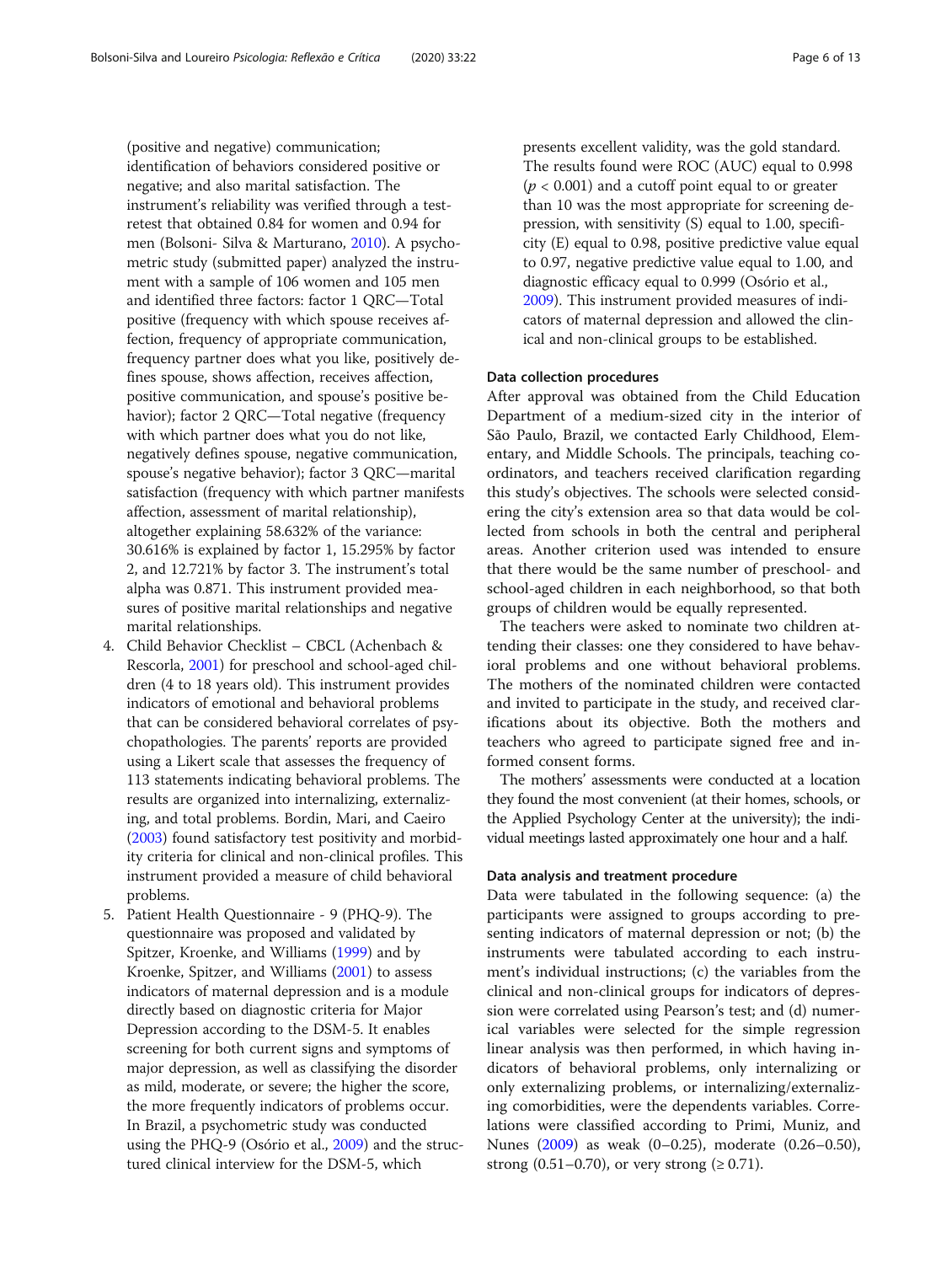#### Results

Table 1 presents the correlations for the groups with and without indicators of depression and Table [2](#page-7-0) presents the correlations for the total sample  $(G1 + G2)$ . Tables [3](#page-7-0), [4,](#page-8-0) and [5,](#page-8-0) respectively, present the results of the simple linear regression analysis considering the different independent variables assessed for indicators of internalizing, externalizing problems, and internalizing/ externalizing problems comorbidities.

As shown in Table 1, positive parenting practices were strongly correlated with child social skills. Negative parenting practices were positively and strongly correlated with reports of behavioral problems.

Relationships were also found in the clinical group of mothers. The score for indicators of maternal depression was moderately associated with a negative marital relationship ( $r = 0.35$ ,  $p = 0.038^{\circ}$ ), while positive parenting practices were moderately correlated with context variables ( $r = 0.43$ ,  $p = 0.01$ <sup>\*</sup>).

Indicators of depression in the non-clinical group of mothers (subclinical scores) were positively associated with reports indicators of behavioral problems and inversely correlated with child social skills. Reports indicators of behavioral problems were directly associated with maternal depression and negative marital relationships, and negative parenting practices were associated with child social skills and negative parenting practices. Reports indicators of behavioral problems, indicating that parenting practices are somewhat inconsistent.

Other relationships were found in the non-clinical group of mothers: indicators of depression were inversely correlated with positive marital relationships ( $r = -0.40$ ,  $p =$ 0.016\*); reports indicators of behavioral problems were inversely related to scores concerning child social skills ( $r = -$ 0.48,  $p = 0.004$ <sup>\*\*</sup>); positive parenting practices were directly associated with contextual variables ( $r = -0.46$ ,  $p = 0.005$ <sup>\*\*</sup>), which refer to the diversity of positive interactions between mothers and children. An inverse relationship was found between positive marital relationship, negative marital relationship ( $r = -0.64$ ,  $p = 0.000$ <sup>\*\*</sup>), and marital satisfaction ( $r = -$ 0.38,  $p = 0.032^*$ ). Most correlations were moderate.

Table [2](#page-7-0) presents relationships among parenting behaviors, marital relationship, and children's behaviors. As expected, negative parenting practices were directly associated with reports of behavioral problems, while positive parenting practices were associated with child social skills.

Relationships between different repertoires for mothers and children were also found. Positive parenting practices were associated with diversity of interactions ( $r = -0.45$ , p  $= 0.000^{**}$ ) and positive marital relationships ( $r = 0.29$ ,  $p =$ 0.014\*). The reports indicators of problems were inversely related to child social skills ( $r = -0.27$ ,  $p = 0.023$ \*). Indicators of maternal depression were negatively associated with positive practices ( $r = -0.30$ ,  $p = 0.011$ <sup>\*</sup>) and positive marital relationships ( $r = -0.50$ ,  $p = 0.000**$ ) and directly related to negative marital relationships ( $r = -0.59$ ,  $p = 0.000**$ ). Positive marital relationships were inversely related to negative marital relationships ( $r = 0.56$ ,  $p = 0.000^{**}$ ). Therefore, a direct relationship was found between parenting practices and child behaviors, between marital relationships and maternal depression, as well as between depression indicators and positive parenting practices.

**Table 1** Correlations between maternal depression, parenting, marital interaction, and child behavior for G1 ( $n = 35$ ) and G2 ( $n =$ 35)

| Mother                                           | Infant G1                   |                                 |                                            | Infant G <sub>2</sub>       |                                 |                                            |  |
|--------------------------------------------------|-----------------------------|---------------------------------|--------------------------------------------|-----------------------------|---------------------------------|--------------------------------------------|--|
|                                                  | Child social<br>skills-QRSH | Child social<br>skills-RE-HSE-P | Reports of behavioral<br>problems-RE-HSE-P | Child social<br>skills-QRSH | Child social<br>skills-RE-HSE-P | Reports of behavioral<br>problems-RE-HSE-P |  |
|                                                  | r (p value)                 | r (p value)                     | r (p value)                                | r (p value)                 | r (p value)                     | r (p value)                                |  |
| Maternal depression<br>clinical score-PHO-9      | 0.01(0.970)                 | $-0.19(0.263)$                  | 0.12(0.511)                                | $0.54(0.001)$ **            | $-0.09(0.583)$                  | 0.34(0.047)                                |  |
| Positive parenting-RE-<br>HSE-P                  | 0.01(0.945)                 | $0.60(0.000)$ **                | $-0.06(0.709)$                             | 0.19(0.283)                 | 0.28(0.107)                     | $-0.04(0.800)$                             |  |
| Diversity of context of<br>interactions-RE-HSE-P | 0.07(0.687)                 | 0.32(0.056)                     | 0.08(0.647)                                | 0.19(0.267)                 | 0.01(0.556)                     | $-0.15(0.376)$                             |  |
| Negative parenting-RE-<br>HSE-P                  | $-0.04(0.824)$              | 0.03(0.853)                     | $0.05(0.002)$ **                           | 0.09(0.621)                 | $0.37(0.028)$ *                 | $0.51(0.002)$ **                           |  |
| Factor 1 QRC-Total<br>positive                   | 0.11(0.530)                 | 0.09(0.602)                     | $-0.08(0.626)$                             | 0.26(0.128)                 | 0.27(0.121)                     | $-0.16(0.366)$                             |  |
| Factor 2 ORC-Total<br>negative                   | $-0.10(0.558)$              | 0.09(0.605)                     | $-0.12(0.479)$                             | $-0.32(0.058)$              | $-0.13(0.464)$                  | $0.33(0.50)$ *                             |  |
| Factor 3 QRC-marital<br>satisfaction             | $-0.21(0.227)$              | $-0.32(0.059)$                  | 0.16(0.351)                                | $-0.27(0.114)$              | 0.06(0.735)                     | 0.15(0.397)                                |  |

\*The correlation is significant at the 0.05 level (2 extremities)

\*\*The correlation is significant at the 0.01 level (2 extremities)

QRSH, PHQ-9, RE-HSE-P, QRC = acronyms of instruments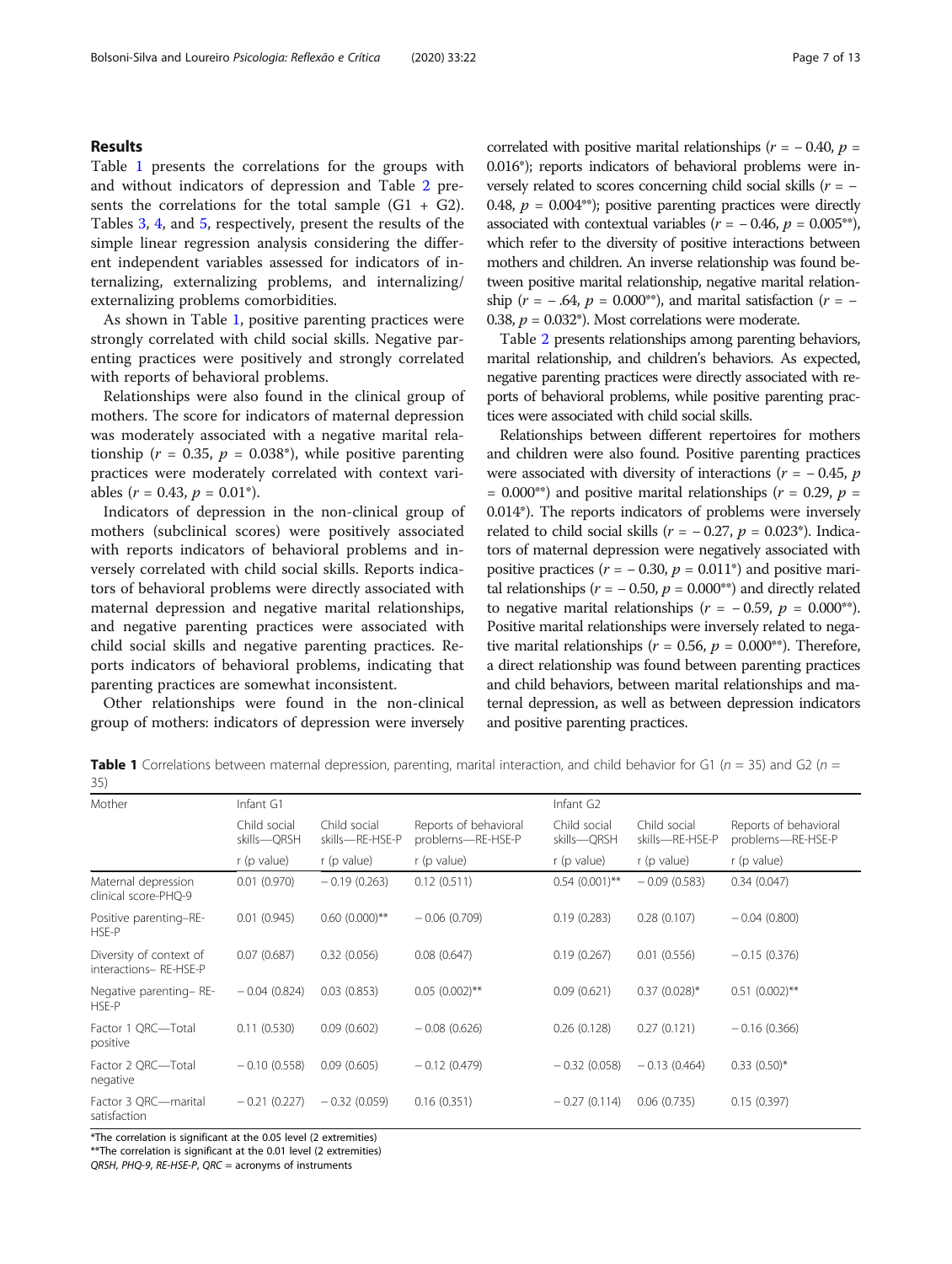<span id="page-7-0"></span>

| <b>Table 2</b> Correlations between maternal depression, parenting, marital interaction and child behavior for to the total sample ( $n = 70$ ; |  |  |  |
|-------------------------------------------------------------------------------------------------------------------------------------------------|--|--|--|
| $G1 + G2$                                                                                                                                       |  |  |  |

| Mother                                        | Infant G1 + G2 ( $n = 70$ ) |                              |                                                         |  |  |  |  |
|-----------------------------------------------|-----------------------------|------------------------------|---------------------------------------------------------|--|--|--|--|
|                                               | Child social skills-ORSH    | Child social skills-RE-HSE-P | Reports of behavioral problems-RE-HSE-P<br>$r(p$ value) |  |  |  |  |
|                                               | $r(p$ value)                | $r(p$ value)                 |                                                         |  |  |  |  |
| Maternal depression clinical score-PHQ-9      | $-0.18(0.128)$              | $-0.04(0.728)$               | 0.09(0.444)                                             |  |  |  |  |
| Positive parenting-RE-HSE-P                   | 0.09(0.444)                 | $0.43$ (0.000)**             | $-0.05(0.671)$                                          |  |  |  |  |
| Diversity of context of interactions-RE-HSE-P | 0.12(0.342)                 | 0.21(0.076)                  | $-0.04(0.726)$                                          |  |  |  |  |
| Negative parenting-RE-HSE-P                   | $-0.03(0.785)$              | 0.21(0.79)                   | $0.49(0.000)$ **                                        |  |  |  |  |
| Factor 1 QRC-Total positive                   | 0.19(0.109)                 | 0.12(0.309)                  | $-0.10(0.393)$                                          |  |  |  |  |
| Factor 2 QRC-Total negative                   | $-0.21(0.081)$              | 0.03(0.817)                  | 0.08(0.534)                                             |  |  |  |  |
| Factor 3 ORC-marital satisfaction             | $-0.17(0.164)$              | $-0.19(0.107)$               | 0.14(0.242)                                             |  |  |  |  |

\*The correlation is significant at the 0.05 level (2 extremities)

\*\*The correlation is significant at the 0.01 level (2 extremities)

QRSH, PHQ-9, RE-HSE-P, QRC = acronyms of instruments

Table 3 shows that none of the independent variables in the simple linear regression predicted indicators of internalizing behavior problems.

Both indicators of maternal depression and marital relationship appeared as significant independent variables for indicators of externalizing problems in the simple linear regression for the three factors (total positive, total negative, and marital satisfaction).

According to Table [5,](#page-8-0) indicators of internalizing and externalizing comorbidities were influenced by multiple independent variables: maternal depression, positive and negative parental practices, positive and negative marital relationships, children's social skills, and behavioral problems reported by mothers.

## **Discussion**

This study's objective was to identify associations between multiple variables, such as maternal depression, parenting, marital relationship, social skills, and reports of indicators of emotional and behavioral problems that can be considered behavioral correlates of psychopathologies, measured by the CBCL.

A case control design was adopted and some sociodemographic variables were controlled in both groups. Only bi-parental families were included because that is a variable that influences child behavior and parental practices (Cerveira, [2015](#page-11-0); Crestani et al., [2013](#page-11-0)). It is known that merely having a bi-parental family does not ensure good child development, considering the complexity of conditions involved in a family environment, such as (a) problematic parental practices (Dow-Fleisner, [2018;](#page-11-0) Hameister et al., [2015](#page-11-0); Silk et al., [2011;](#page-12-0) Trepat et al., [2014;](#page-12-0) Vafaeenejad et al., [2018](#page-12-0); Winsper et al., [2015;](#page-12-0) Zalewski et al., [2017](#page-12-0)), (b) difficult marital relationships (Vafaeenejad et al., [2018](#page-12-0); Winsper et al., [2015](#page-12-0)), and (c) mental health problems faced by parents (Ahun et al., [2017](#page-11-0); Cilino et al., [2018](#page-11-0); Silk et al., [2011](#page-12-0); Zalewski et al., [2017](#page-12-0)) and mental health problems experienced by children (Winsper et al., [2015\)](#page-12-0).

A case-control design was adopted in this study to match some sociodemographic and clinical variables

**Table 3** Simple linear regression analysis with only internalizing behavior problems as the dependent variable ( $n = 16$ , and non $clinical - n = 21$ ) and the following independent variables: maternal depression, positive parenting practices, negative parenting practices, quality of marital relationship, children's social skills, and mothers' reports of problems

|                                          | B        | β        |          | $p^*$ | CI (95%)         | Total adjusted $R^2$ |
|------------------------------------------|----------|----------|----------|-------|------------------|----------------------|
| Internalizing problems                   |          |          |          |       |                  |                      |
| Maternal depression-Clinical score-PHQ-9 | 0.014    | 0.156    | 0.935    | 0.356 | $-0.016 - 0.045$ | $-0.003$             |
| Positive parenting-RE-HSE-P              | 0.016    | 0.163    | 0.979    | 0.334 | $-0.018 - 0.050$ | $-0.001$             |
| Negative parenting-RE-HSE-P              | 0.014    | 0.105    | 0.624    | 0.537 | $-0.031 - 0.058$ | $-0.017$             |
| Factor 1 QRC-Total positive              | $-0.003$ | 0.007    | $-0.418$ | 0.679 | $-0.018 - 0.012$ | $-0.023$             |
| Factor 2 QRC-Total negative              | 0.021    | 0.295    | 1.829    | 0.076 | $-0.002 - 0.044$ | 0.061                |
| Factor 3 ORC-marital satisfaction        | $-0.028$ | $-0.029$ | $-0.172$ | 0.865 | $-0.362 - 0.306$ | $-0.028$             |
| Child social skills-ORSH                 | $-0.024$ | $-0.287$ | $-1.772$ | 0.085 | $-0.051 - 0.003$ | 0.056                |
| Report of behavioral problems-RE-HSE-P   | 0.005    | 0.039    | 0.233    | 0.817 | $-0.041 - 0.051$ | $-0.027$             |
|                                          |          |          |          |       |                  |                      |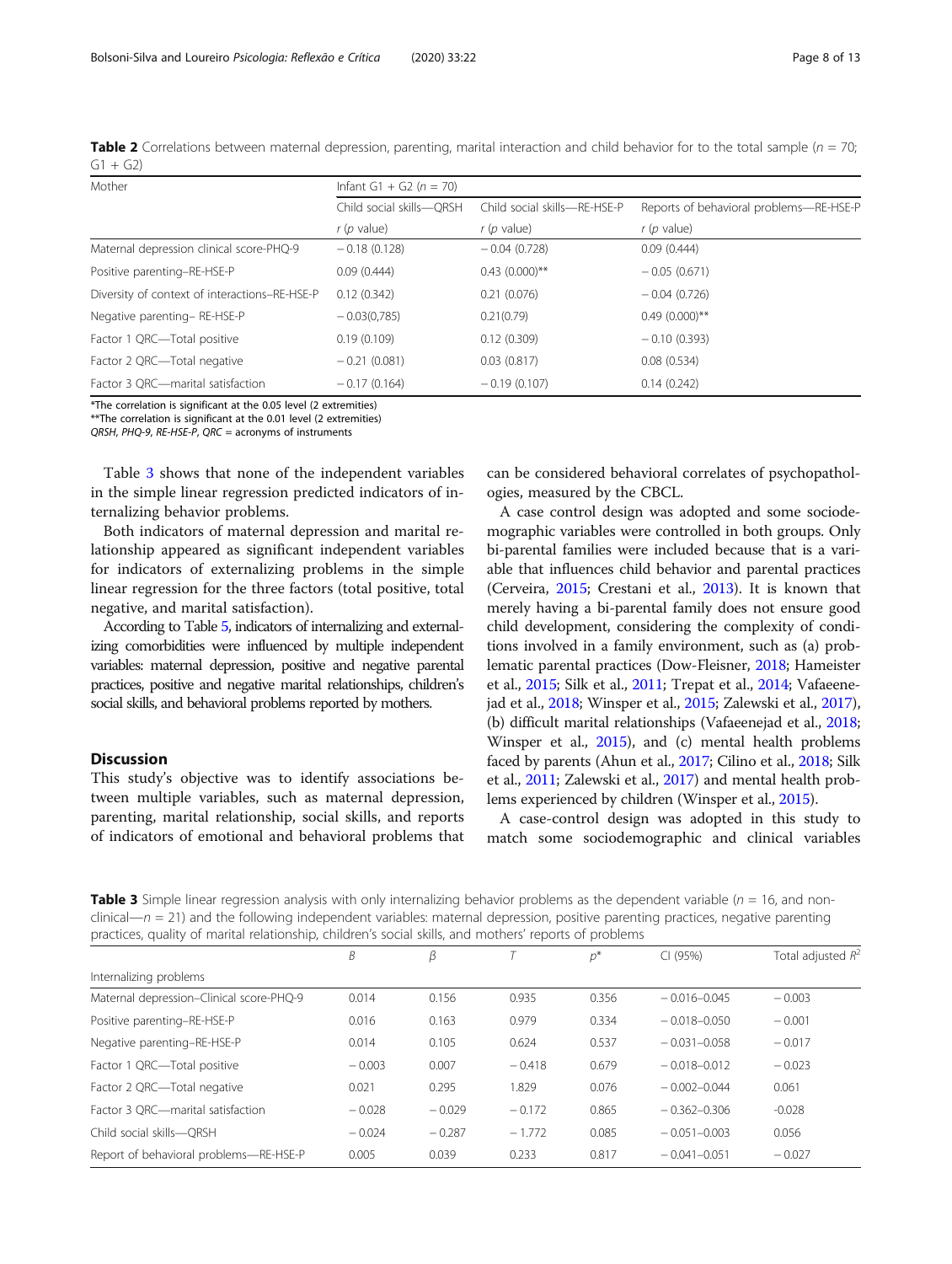| practices, quality of marital relationship, children's social skills, and mothers' reports of problems |          |          |          |       |                      |                      |
|--------------------------------------------------------------------------------------------------------|----------|----------|----------|-------|----------------------|----------------------|
|                                                                                                        | В        | β        |          | $p^*$ | CI (95%)             | Total adjusted $R^2$ |
| Maternal depression-Clinical score-PHQ-9                                                               | 0.084    | 0.558    | 3.803    | 0.001 | $0.039 - 0.129$      | 0.290                |
| Positive parenting-RE-HSE-P                                                                            | $-0.023$ | $-0.107$ | $-0.610$ | 0.546 | $-0.099 - 0.054$     | $-0.019$             |
| Negative parenting-RE-HSE-P                                                                            | 0.043    | 0.141    | 0.806    | 0.426 | $-0.065 - 0.151$     | $-0.011$             |
| Factor 1 QRC-Total positive                                                                            | $-0.032$ | $-0.418$ | $-2.604$ | 0.014 | $-0.057$ to $-0.007$ | 0.149                |
| Factor 2 QRC-Total negative                                                                            | 0.053    | 0.376    | 2.293    | 0.029 | $0.006 - 0.099$      | 0.114                |
| Factor 3 ORC-marital satisfaction                                                                      | $-0.399$ | $-0.425$ | $-2.656$ | 0.012 | $-0.706$ to $-0.093$ | 0.155                |
| Child social skills-ORSH                                                                               | $-0.055$ | $-0.164$ | $-0.942$ | 0.353 | $-0.174 - 0.064$     | $-0.003$             |
| Report of behavioral problems-RE-HSE-P                                                                 | 0.034    | 0.140    | 0.798    | 0.431 | $-0.052-0.119$       | $-0.011$             |

<span id="page-8-0"></span>**Table 4** Simple linear regression analysis with only externalizing behavior problems as the dependent variable ( $n = 13$ , and non $clinical$ —n = 21) and the following independent variables: maternal depression, positive parenting practices, negative parenting

known to influence child behavior, such as sex and level of education (Alvarenga et al., [2012;](#page-11-0) Pizeta et al., [2013](#page-11-0)); variables were matched in the groups with and without depression. Maternal sociodemographic variables, such as income, education, age, and whether they had a paid job, were compared between the non-clinical and clinical groups and the samples were found to be homogeneous. In this study, indicators of maternal depression were identified using PHQ-9 and was the criterion used to organize the groups; thus, it was a controlled independent variable, considering that the levels of mothers' depressive symptoms differently impact child behavior (O'Connor, Langer, & Tompson, [2017\)](#page-11-0). The analysis in which variables are controlled enabled establishing relationships between the variables of interest.

Correlations between the scores concerning the indicators of depression and difficulties in marital relationships were found in the group with depression, a finding that agrees with the results reported by other studies (Hsiao, [2017](#page-11-0); Najman et al., [2014](#page-11-0); Neves & Duarte, [2015](#page-11-0)). Positive parenting practices were strongly associated with children's social skills and contextual variables (Rovaris & Bolsoni-Silva, [2018](#page-12-0)). Note that positive practices were also identified in the clinical group despite difficulties faced with depression, suggesting the presence of resources to be used in interventions. Positive parenting practices are a protective factor and promote child social skills (Rovaris & Bolsoni-Silva, [2018\)](#page-12-0), a piece of information corroborated here; these variables appear correlated in this study. As expected, negative parenting practices were strongly associated with reports of behavioral problems, an association that was identified in both groups, regardless of the presence of maternal depression, which agrees with the findings reported by other studies (Dow-Fleisner, [2018](#page-11-0); Silk et al., [2011;](#page-12-0) Pizeta et al., [2013](#page-11-0); Rovaris & Bolsoni-Silva, [2018](#page-12-0); Trepat et al., [2014](#page-12-0); Vafaeenejad et al., [2018;](#page-12-0) Zalewski et al., [2017](#page-12-0)). Note, however, that the scores concerning the indicators of depression obtained by the sample of mothers with indicators of depression were not associated with the indicators of children's behaviors, which seems to disagree with the literature (Conners-Burrow et al., [2016;](#page-11-0) Pizeta et al., [2013](#page-11-0); Silk et al., [2011](#page-12-0); Trepat et al., [2014;](#page-12-0) Zalewski et al., [2017](#page-12-0)). In the total sample, maternal depression was inversely proportional to positive practices (Dow-Fleisner, [2018](#page-11-0); Silk et al., [2011](#page-12-0); Pizeta et al., [2013;](#page-11-0) Trepat et al., [2014](#page-12-0); Vafaeenejad et al., [2018;](#page-12-0) Zalewski et al., [2017](#page-12-0)) and directly related to children's social skills

**Table 5** Simple linear regression analysis with internalizing and externalizing comorbidities as the dependent variable ( $n = 13$ , and non-clinical—n = 21) and the following independent variables: maternal depression, positive parenting practices, negative parenting practices, quality of marital relationship, children's social skills, and mothers' reports of problems

|                                          | B        | β        |          | $\mathcal{D}^*$ | CI (95%)             | Total adjusted R <sup>4</sup> |
|------------------------------------------|----------|----------|----------|-----------------|----------------------|-------------------------------|
| Maternal depression-Clinical score-PHQ-9 | 0.104    | 0.521    | 3.808    | 0.000           | $0.049 - 0.159$      | 0.252                         |
| Positive parenting-RE-HSE-P              | $-0.099$ | $-0.350$ | $-2.336$ | 0.025           | $-0.185$ to $-0.013$ | 0.100                         |
| Negative parenting-RE-HSE-P              | 0.173    | 0.509    | 3.695    | 0.001           | $0.078 - 0.268$      | 0.240                         |
| Factor 1 QRC-Total positive              | $-0.029$ | $-0.462$ | $-3.252$ | 0.002           | $-0.047$ to $-0.011$ | 0.193                         |
| Factor 2 QRC-Total negative              | 0.063    | 0.353    | 2.355    | 0.024           | $0.009 - 0.117$      | 0.102                         |
| Factor 3 ORC-marital satisfaction        | $-0.006$ | $-0.003$ | $-0.019$ | 0.985           | $-0.620 - 0.609$     | $-0.026$                      |
| Child social skills-ORSH                 | $-0.106$ | $-0.428$ | $-2.958$ | 0.005           | $-0.178$ to $-0.034$ | 0.162                         |
| Report of behavioral problems-RE-HSE-P   | 0.142    | 0.398    | 2.713    | 0.010           | $0.036 - 0.248$      | 0.137                         |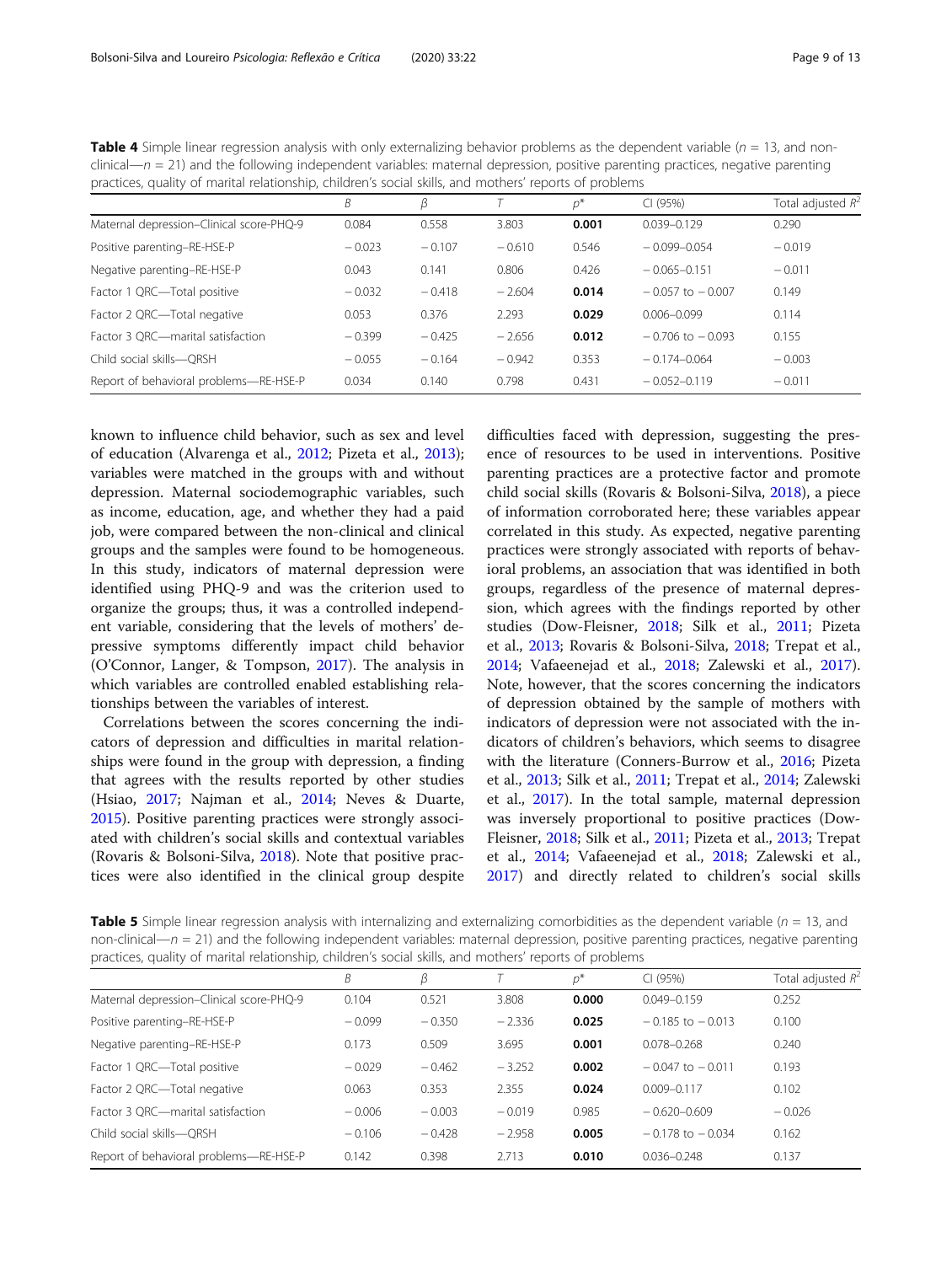(Rovaris & Bolsoni-Silva, [2018](#page-12-0)), which in turn were inversely proportional to indicators of behavioral problems (Rovaris & Bolsoni-Silva, [2018](#page-12-0)). Therefore, indicators of maternal depression indirectly influence parenting and child behavior.

Some correlations identified in the non-clinical group also occurred in the sample of mothers without depression. In this group, scores of indicators of depression were inversely associated with positive marital relationships and directly associated with negative marital relationships, supporting the statement from Féres-Carneiro and Neto ([2010](#page-11-0)) that the quality of a marital relationship is essential to the health of a couple and family. Depression scores were directly associated with reports indicators of behavioral problems (Pizeta et al., [2013;](#page-11-0) Conners-Burrow et al., [2016;](#page-11-0) Infurna et al., [2016](#page-11-0);Shaw et al., [2016\)](#page-12-0) and inversely associated with child social skills (Pizeta et al., [2013](#page-11-0)). These results seem to indicate that the mood of mothers influences interactions with children even in the sample of mothers without depression.

In this non-clinical sample, reports indicators of behavioral problems were inversely related to the children's social skills (Rovaris & Bolsoni-Silva, [2018](#page-12-0)) and directly associated with maternal depression (Conners-Burrow et al., [2016;](#page-11-0) Infurna et al., [2016](#page-11-0); Shaw et al., [2016\)](#page-12-0). Indicators of behavioral problems were associated with negative marital relationships (Fantinato & Cia, [2015;](#page-11-0) Hameister et al., [2015;](#page-11-0) Ramirez Castillo, [2007;](#page-12-0) Rhoades, [2008](#page-12-0)) and the use of negative parenting practices (Silk et al., [2011](#page-12-0)). As expected, positive parenting practices were associated with contextual variables (Rovaris & Bolsoni-Silva, [2018\)](#page-12-0). Additionally, marital relationships and parenting were directly associated in the total sample (Kanoy et al., [2003;](#page-11-0) Krishnakumar & Buehler, [2000;](#page-11-0) Rovaris & Bolsoni-Silva, [2018\)](#page-12-0), while positive parenting was inversely proportional to the occurrence of maternal depression (Pizeta et al., [2013\)](#page-11-0). Relationships between the mothers' different repertories are highlighted, in which positive practices were associated with positive marital relationships and negative practices with negative marital relationships, in addition to an inverse direction between positive and negative marital relationships and marital satisfaction, which seems to agree with the literature (Hameister et al., [2015;](#page-11-0) Rovaris & Bolsoni-Silva, [2018\)](#page-12-0). Depression, in turn, was inversely associated with positive marital relationships and directly associated with negative marital relationships, suggesting once again that maternal mental health influences marital relationships (Hsiao, [2017;](#page-11-0) Najman et al., [2014](#page-11-0); Neves & Duarte, [2015](#page-11-0)).

Some relationships were expected but not found, such as (a) scores concerning indicators of depression were not associated with negative parenting practices, which is contrary to what is reported in the literature (Pizeta et al., [2013](#page-11-0); Trepat et al., [2014](#page-12-0)) and (b) positive parenting was not inversely related to behavioral problems (Rovaris & Bolsoni-Silva, [2018](#page-12-0)). These divergences may be a result of the method used, such as the case control design, in which the group with indicators of depression had a counterpart that did not exhibit depression; the groups were composed of bi-parental families with homogeneous conditions, such as the instruments used to collect data and measure children's behaviors, marital relationships, and parenting practices.

The sample was divided by type of behavioral problem in the simple linear regression analysis and indicated the influence of indicators of maternal depression for externalizing problems and for internalizing and externalizing comorbidities, which also agrees with the literature (Ahun et al., [2017;](#page-11-0) Cilino et al., [2018](#page-11-0); Conners-Burrow et al., [2016,](#page-11-0) Silk et al., [2011;](#page-12-0) Zalewski et al., [2017\)](#page-12-0), however contrasts in regard to internalizing problems, as no relationship was found between indicators of maternal depression and indicators of internalizing problems (Ahun et al., [2017;](#page-11-0) Cilino et al., [2018](#page-11-0); Silk et al., [2011;](#page-12-0) Zalewski et al., [2017\)](#page-12-0). Such a divergence may be due to the characteristics of the studies' samples in regard to size and the way participants were identified and grouped. On the other hand, indicators of maternal depression and positive and negative marital relationships remained in the model for indicators of externalizing problems and indicators of behavior problems in internalizing and externalizing comorbidities, as well as for parental practices (positive and negative) and children's behaviors (problem behavior and social skills). These results confirm that child behavior problems are multi-determined (Alvarenga et al., [2012](#page-11-0)), and they are one of the main complaints motivating parents to seek psychological assistance, which if left untreated, may become a chronic condition in the future (Goodman et al., [2011\)](#page-11-0). Thus, paying attention to associated risks is important (Alvarenga et al., [2012](#page-11-0); Dow-Fleisner, [2018](#page-11-0); Pizeta et al., [2013](#page-11-0); Shaw et al., [2016](#page-12-0); Vafaeenejad et al., [2018](#page-12-0); Winsper et al., [2015\)](#page-12-0).

This study's findings corroborate the findings reported by other studies to some degree, considering that child repertoire (child social skills and reports indicators of problems) and context variables, which refer to positive and negative social interactions, also predicted behavioral problems. The fact that the groups were matched in regard to the presence or absence of indicators of depression and children of different ages were also included in the same sample may have influenced the results when compared to other studies.

# Conclusions

This study identified strong and moderate associations between parenting and child behaviors. Indicators of maternal depression were correlated with indicators of child behavior and also with marital relationships and parenting.

In general, the findings show that, regardless of the sample (with depression, without depression, or total sample),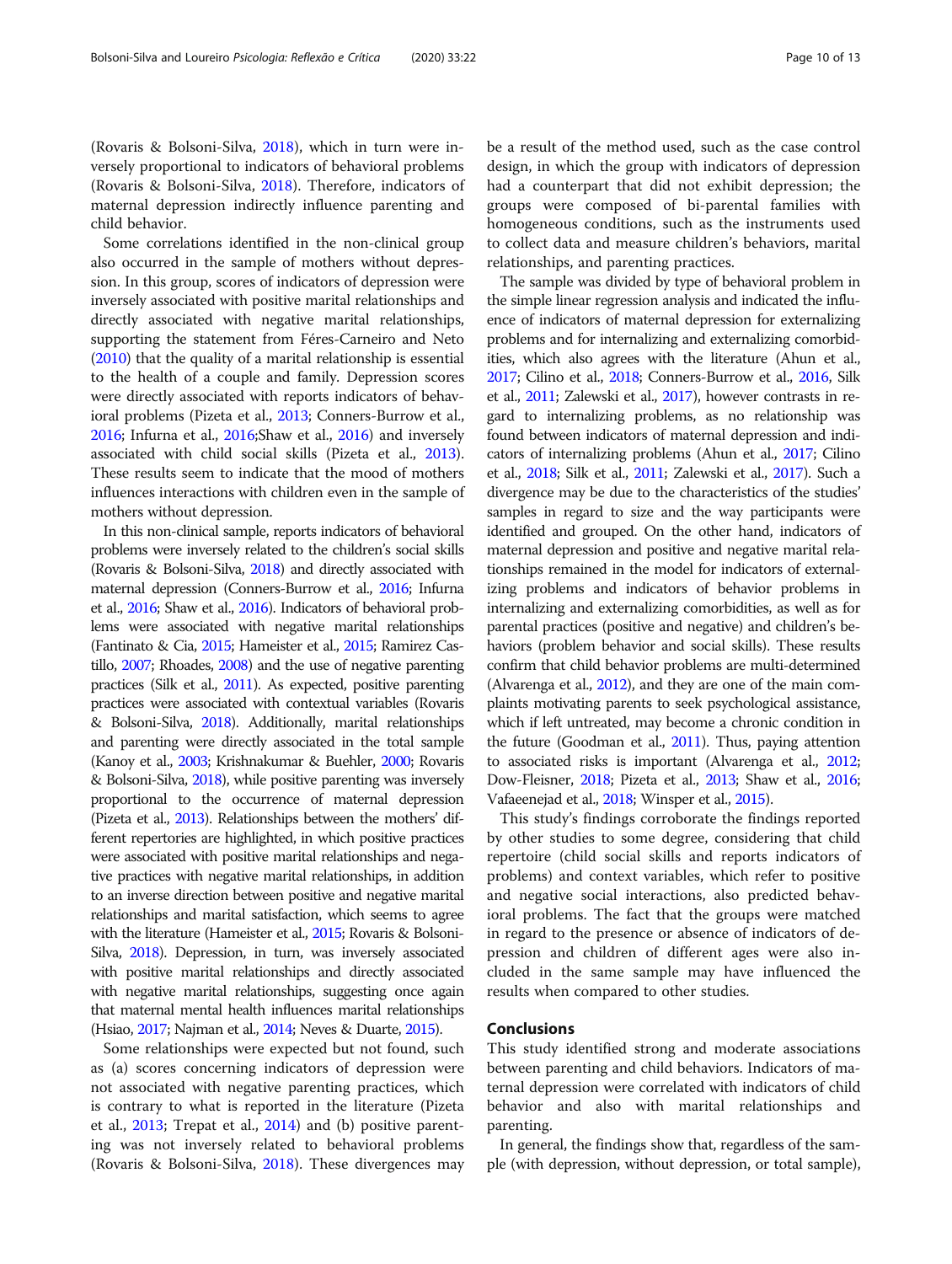positive parenting was associated with child social skills and negative parenting was associated with indicators of behavioral problems, indicating the strength of parenting practices in influencing the occurrence of children's skillful or indicators of problem behaviors. Both the sample without indicators of depression and the total sample revealed an inverse relationship between child social skills and reports indicators of problems, indicating that the acquisition of a skillful repertoire supports decreased behavioral problems. It appears that children learn such skills when mothers use positive parenting practices and diversify their use (context variables). Positive parenting practices in the total sample, which is balanced in terms of mothers with and without maternal depression, were associated with positive marital interactions, suggesting that an improvement in positive parenting practices may also favor positive marital relationships.

Indicators of depression in the total sample and in a sub-sample were associated with marital relationships; higher scores were found for negative marital interaction and lower scores for positive marital relationships. Negative marital interactions were also associated with reports indicators of problems in the group without depression. These findings suggest that interventions seeking to improve marital interactions may support decreased levels of depression, as well as fewer negative marital interactions, which directly or indirectly influence the behavior of children. The higher the number of associated indicators of behavior problems, the higher the number of related independent variables, including positive and negative parenting practices, positive and negative marital relationships, and children's social skills and complaints of problems. Therefore, the results suggest that there is a bidirectional influence between indicators of child behaviors and indicators of maternal behaviors. This study's strength derives from the fact that the variables were rigorously controlled and resulted in homogeneous groups, only differing in terms of maternal depression indicators, which allowed marital relationships, parenting practices, and their influence on children's behavior to be assessed. Nonetheless, the sample is small, which does not allow for generalizations. Further studies with more robust samples, controlling for children's education and focusing on school-aged children, a time when indicators of behavioral problems become more apparent, may better explain the findings that diverge from the literature. It highlights also that the instruments used for the composition of PHQ-9 and CBCL groups provide problem indicators, not allowing the formulation of depression clinical diagnoses and neurodevelopment disorders, which may be the object of further studies.

This study provides results that suggest potential mutual relationships between maternal depression,

parenting, marital relationships, and child behavior; however, longitudinal studies could better clarify these relationships. Another limitation involves the fact that mothers were the only informants and the sample was small; in the future, assessments from teachers, fathers, and the children themselves are desirable, to ensure a multi-informant assessment.

Even though the study combined interviews and scales/ inventories to measure indicators of behavior problems and social skills, future studies are needed to combine the use of direct observation measures and other easy-toapply brief instruments to measure marital conflicts and problem-solving capacity, for instance. Future studies are suggested to adopt instruments with varied characteristics and address multiple informants coexisting with children in different contexts such as family and school (multi-informant and multi-modal measures). The objective is to minimize the impact of a potential influence of the mothers' depressive symptoms on the report of children's behaviors. Regarding the maternal depression construct, a renowned and widely used screening instrument with validity recognized in many countries, in line with this study's objectives, was adopted to measure signs and symptoms of depression in a sample from the community. In future studies, however, an assessment instrument for diagnosing depression would enable to address, in addition to current symptoms, temporal aspects related to the chronicity and severity of symptoms, aspects not considered in this study. It is important to conduct early investigations with parents and children in clinical practice with children in order to prevent and/or for early intervention of behavioral problems.

A longitudinal study with these children in order to monitor the impact on learning would also be interesting to be carried out in future studies. The conclusion is that this study's results confirm the relevance of intervention programs that include orientation directed to parents, couples' therapy, and social skills training provided to children as strategies to can minimize behavioral problems and expand the repertoire of children's social skills and improve the mental health of mothers.

#### Acknowledgements

We thank the team at the Laboratório de Desenvolvimento e Aprendizagem – LADS [Laboratory of Development and Learning], who collaborated in the data collection.

#### Authors' contributions

ATBS conducted the analyses. SRL supervised the analyses. Both authors contributed to the redaction and approved the paper's final version.

#### Funding

This study was financially supported by the National Council for Scientific and Technological Development – CNPq (Research Productivity Grant).

#### Availability of data and materials

This study's data are available upon request made to the primary author.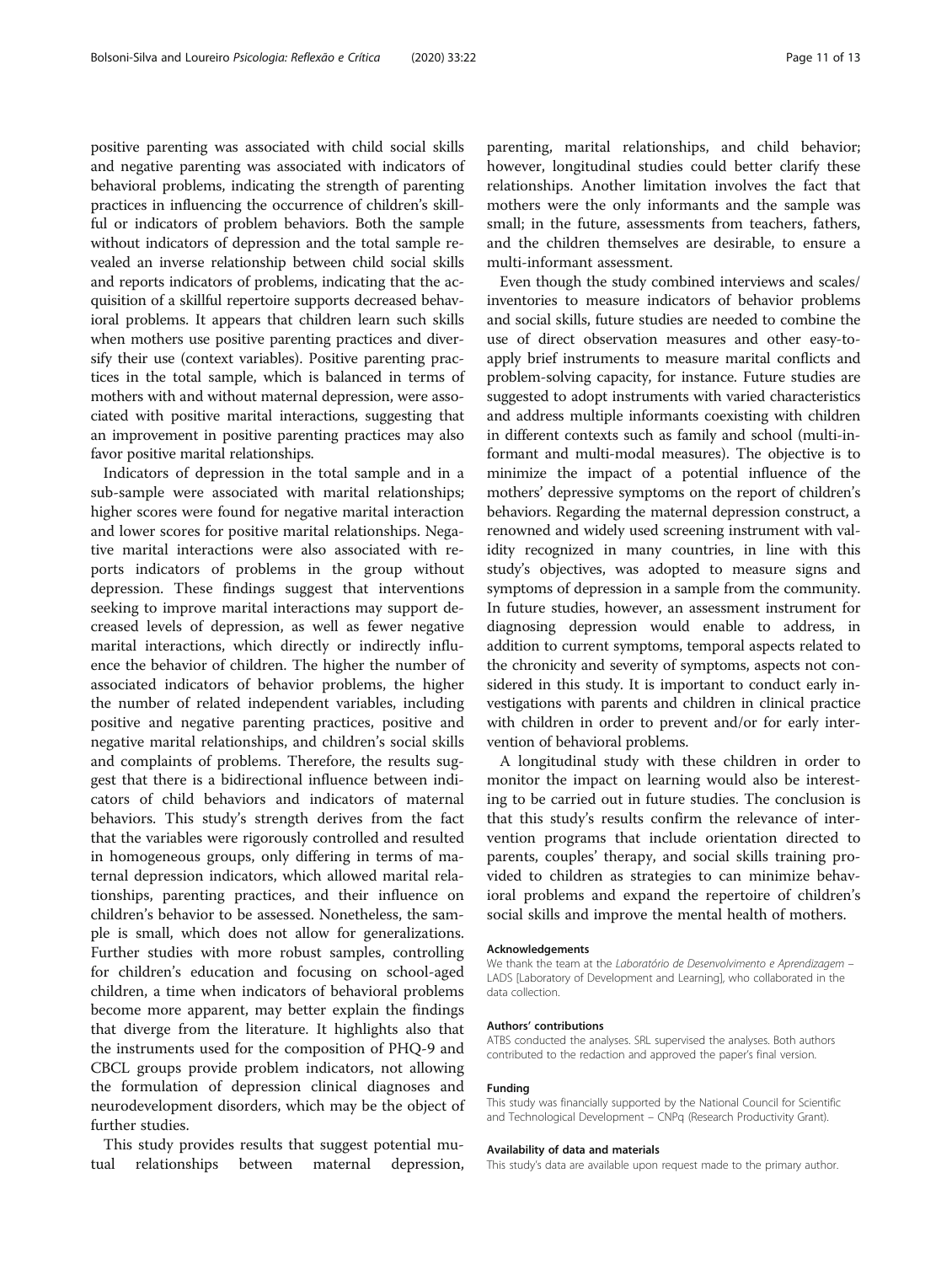#### <span id="page-11-0"></span>Ethics approval and consent to participate

This study was approved by the Institutional Review Board.

#### Consent for publication

Not applicable.

#### Competing interests

The authors declare no competing interests.

#### Author details

<sup>1</sup>Department of Psychology, School of Sciences, São Paulo State University, Av. Eng. Luiz Edmundo Carrijo Coube, 14-01 - Vargem Limpa, 17033-360, Bauru, São Paulo, Brazil. <sup>2</sup>Department of Neurosciences and Behavioral Sciences, University of São Paulo at Ribeirão Preto, Medical School, Rua Tenente Catão Roxo, 2650, Vila Monte Alegre, 14051-140, Ribeirão Preto, São Paulo, Brazil.

#### Received: 17 October 2019 Accepted: 23 August 2020 Published online: 25 September 2020

#### References

- Achenbach, T. M. & Rescorla, L. A. (2001). Manual for the ASEBA school-age forms & profiles. University of Vermont, Research Center for Children, Youth, & Families.
- Ahun, M. N., Consoli, A., Pingault, J. B., Falissard, B., Battaglia, M., Boivin, M., .. Côté, S. (2017). Maternal depression symptoms and internalising problems in the offspring: the role of maternal and family factors. European Child & Adolescent Psychiatry, 27(7), 921–932. [https://doi.org/10.1007/s00787-017-](https://doi.org/10.1007/s00787-017-1096-6) [1096-6.](https://doi.org/10.1007/s00787-017-1096-6)
- Alvarenga, P., Oliveira, J. M., & Lins, T. (2012). O impacto da depressão materna nos problemas internalizantes de pré-escolares. Aletheia, 38(39), 94-108. Recuperado de [http://pepsic.bvsalud.org/scielo.php?script=sci\\_arttext&pid=](http://pepsic.bvsalud.org/scielo.php?script=sci_arttext&pid=S1413-03942012000200008) [S1413-03942012000200008.](http://pepsic.bvsalud.org/scielo.php?script=sci_arttext&pid=S1413-03942012000200008)
- American Psychiatric Association. (2014). Diagnostic and statistical manual of mental disorders, fifth edition (DSM-5). Artmed Editora.
- Bolsoni- Silva, A. T., & Marturano, E. M. (2010). Relacionamento conjugal, problemas de Comportamentos e Habilidades Sociais de Pré-Escolares. Psicologia: Teoria e Pesquisa, 26(1), 67–75 [https://doi.org/10.1590/S0102-](https://doi.org/10.1590/S0102-37722010000100009) [37722010000100009.](https://doi.org/10.1590/S0102-37722010000100009)
- Bolsoni-Silva, A. T., Marturano, E. M., & Loureiro, S. R. (2011). Estudos de confiabilidade e validade do questionário de respostas socialmente habilidosas versão para pais - QRSH-Pais. Psicologia: Reflexão e. Crítica, 24(2), 1–9 <https://doi.org/10.1590/S0102-79722011000200003>.
- Bolsoni-Silva, A. T., Loureiro, S., & Marturano, E. M. (2016). Roteiro de entrevista de habilidades sociais educativas parentais (RE-HSE-P). Hogrefe/Cetepp: Manual Técnico.
- Bordin, I. A. S., Mari, J. J., & Caeiro, M. F. (2003). Validação da versão brasileira do "Child Behavior Checklist"(CBCL) (Inventário de Comportamentos da Infância e Adolescência): dados preliminares. Revista ABP-APAL, 17(2), 55–66.
- Cerveira, C. M. (2015). Funcionamento das famílias: percepção de funcionamento familiar nas diferentes configurações familiares (Dissertação de Mestrado, Instituto Superior Miguel Torga). Recuperado de [http://repositorio.ismt.pt/](http://repositorio.ismt.pt/handle/123456789/486) [handle/123456789/486](http://repositorio.ismt.pt/handle/123456789/486)

Cilino, M. D., Silva-Rodrigues, A. P. C., Pereira-Lima, K., Pizeta, F. A., & Loureiro, S. R. (2018). Maternal depression: associations between behavioral problems in school-aged children, organization patterns, adversities, and family environment resources. Estudos de Psicologia (Campinas), 35(4), 399–410 [https://doi.org/10.1590/1982-02752018000400007.](https://doi.org/10.1590/1982-02752018000400007)

- Conners-Burrow, N. A., McKelvey, L., Perry, D., Whiteside-Mansell, L., Kraleti, S., Mesman, G., & Kyzer, A. (2016). Low-level symptoms of depression in mothers of young children are associated with behavior problems in middle childhood. Maternal and Child Health Journal, 20(3), 516–524 [https://doi.org/](https://doi.org/10.1007/s10995-015-1849-0) [10.1007/s10995-015-1849-0.](https://doi.org/10.1007/s10995-015-1849-0)
- Crestani, A. H., Mattana, F., Moraes, A. B., & Souza, A. P. R. (2013). Fatores socioeconômicos, obstetrícios, demográficos e psicossociais como risco ao desenvolvimento infantil. Revista CEFAC, 15(4), 837–846. [https://doi.org/10.](https://doi.org/10.1590/S1516-18462013000400013) [1590/S1516-18462013000400013.](https://doi.org/10.1590/S1516-18462013000400013)
- De Los Reyes, A., Augenstein, T. M., Mo Wang, S. A. T., Drabick, D. A. G., Burgers, D. E., & Rabinowitz, J. (2015). The validity of the multi-informant approach to assessing child and adolescent mental health. Psychological Bulletin, 141(4), 858–900. <https://doi.org/10.1037/a0038498>.
- Dow-Fleisner, S. J. (2018). Defying the odds: child health and wellbeing in the context of maternal depression. Dissertation Abstracts International Section A: Humanities and Social Sciences, 79(2-A(E)).
- Fantinato, A. C., & Cia, F. (2015). Habilidades sociais educativas, relacionamento conjugal e comportamento infantil na visão paterna: Um estudo correlacional [Educational social skills, marital relationship and child behavior according to fathers: A correlational study]. PSICO, 46(1), 120-128 [https://doi.](https://doi.org/10.15448/1980-8623.2015.1.17330) [org/10.15448/1980-8623.2015.1.17330](https://doi.org/10.15448/1980-8623.2015.1.17330).
- Féres-Carneiro, T., & Neto, O. D. (2010). Construção e dissolução da conjugalidade: padrões relacionais. Paidéia, 20(46), 269–278 [https://doi.org/](https://doi.org/10.1590/S0103-863X2010000200014) [10.1590/S0103-863X2010000200014](https://doi.org/10.1590/S0103-863X2010000200014).
- Goodman, A., Joyce, R., & Smith, J. P. (2011). The long shadow cast by childhood physical and mental problems on adult life. Proceedings of the National Academy of Sciences, 108(15), 6032–6037. [https://doi.org/10.1073/pnas.](https://doi.org/10.1073/pnas.1016970108) [1016970108.](https://doi.org/10.1073/pnas.1016970108)
- Hameister, B. R., Barbosa, P. V. & Wagner, A. (2015). Conjugalidade e parentalidade: uma revisão sistemática do efeito spillover. Arquivos Brasileiros de Psicologia, 67(2), 140-155. Recuperado em 05 de março de 2018, de [http://pepsic.bvsalud.org/scielo.php?script=sci\\_arttext&pid=S1809-52672015](http://pepsic.bvsalud.org/scielo.php?script=sci_arttext&pid=S1809-52672015000200011&lng=pt) [000200011&lng=pt.](http://pepsic.bvsalud.org/scielo.php?script=sci_arttext&pid=S1809-52672015000200011&lng=pt)
- Hsiao, Y. (2017). Longitudinal changes in marital satisfaction during middle age in Taiwan. Asian Journal of Social Psychology, 20(1), 22–32 [https://doi.org/10.](https://doi.org/10.1111/ajsp.12161) [1111/ajsp.12161](https://doi.org/10.1111/ajsp.12161).
- Hulley, S. et al (2008). Delineando a pesquisa clínica: uma abordagem epidemiológica/Designing clinical research: an epidemiologic approach. Tradução -Michael Schmidt Duncan. 3ª ed. ARTMED.
- Infurna, M. R., Reichl, C., Parzer, P., Schimmenti, A., Bifulco, A., & Kaess, M. (2016). Associations between depression and specific childhood experiences of abuse and neglect: a meta-analysis. Journal of Affective Disorders, 190, 47–55 <https://doi.org/10.1016/j.jad.2015.09.006>.
- Kanoy, K., Ulku-Steiner, B., Cox, M., & Burchinal, M. (2003). Marital relationship and individual psychological characteristics that predict physical punishment of children. Journal of Family Psychology, 17(1), 20–28 [https://doi.org/10.1037/](https://doi.org/10.1037/0893-3200.17.1.20) [0893-3200.17.1.20.](https://doi.org/10.1037/0893-3200.17.1.20)
- Krishnakumar, A., & Buehler, C. (2000). Interparental conflict and parenting behaviors: a meta-analytic review. Family Relations, 49(1), 25–44 [https://doi.](https://doi.org/10.1111/j.1741-3729.2000.00025.x) [org/10.1111/j.1741-3729.2000.00025.x](https://doi.org/10.1111/j.1741-3729.2000.00025.x).
- Kroenke, K., Spitzer, R. L., & Williams, J. B. (2001). The PHQ-9: validity of a brief depression severity measure. Journal of General Internal Medicine, 16(9), 606– 613 <https://doi.org/10.1046/j.1525-1497.2001.016009606.x>.
- Kuckertz, J. M., Mitchell, C., & Wiggins, J. L. (2018). Parenting mediates the impact of maternal depression on child internalizing symptoms. Depression and Anxiety, 35(1), 89–97. [https://doi.org/10.1002/da.22688.](https://doi.org/10.1002/da.22688)
- Leme, V. B. R., & Marturano, E. M. (2014). Preditores de comportamentos e competência acadêmica de crianças de famílias nucleares, monoparentais e recasadas. Psicologia: Reflexão e Crítica, 27(1), 153–162 [https://doi.org/10.1590/](https://doi.org/10.1590/S0102-79722014000100017) [S0102-79722014000100017.](https://doi.org/10.1590/S0102-79722014000100017)
- Manfroi, E. C., Macarini, S. M., & Vieira, M. L. (2011). Comportamento parental e o papel do pai no desenvolvimento infantil. Revista Brasileira de Crescimento e Desenvolvimento Humano, 21(1), 59–69. <https://doi.org/10.7322/jhgd.19996>.
- Najman, J. M., Khatun, M., Mamun, A., Clavarino, A., Williams, G. M., Scott, J., … Alati, R. (2014). Does depression experienced by mothers leads to a decline in marital quality: a 21-year longitudinal study. Social Psychiatry and Psychiatric Epidemiology, 49(1), 121–132 [https://doi.org/10.1007/s00127-013-](https://doi.org/10.1007/s00127-013-0749-0) [0749-0.](https://doi.org/10.1007/s00127-013-0749-0)
- Neves, A., & Duarte, C. (2015). Sintomas depressivos, resolução de conflitos e satisfação conjugal em indivíduos num relacionamento. Psicologia, Saúde & Doenças, 16(3), 331–344 [https://doi.org/10.15309/15psd160305.](https://doi.org/10.15309/15psd160305)
- O'Connor, E. E., Langer, D. A., & Tompson, M. C. (2017). Maternal depression and youth internalizing and externalizing symptomatology: severity and chronicity of past maternal depression and current maternal depressive symptoms. Journal of Abnormal Child Psychology, 45(3), 557–568 [https://doi.](https://doi.org/10.1007/s10802-016-0185-1) [org/10.1007/s10802-016-0185-1](https://doi.org/10.1007/s10802-016-0185-1).
- Osório, F. L., Mendes, A. V., Crippa, J. A., & Loureiro, S. R. (2009). Study of the discriminative validity of the PHQ-9 and PHQ-2 ina sample of Brazilian women in the contexto f primary healh care. Perpsct Psychiatr Care, 45(3), 216–227 <https://doi.org/10.1111/j.1744-6163.2009.00224.x>.
- Pizeta, F. A., Silva, T. B. F., Cartafina, M. I. B., & Loureiro, S. R. (2013). Depressão materna e riscos para o comportamento e a saúde mental das crianças: uma revisão. Estudos de Psicologia (Natal), 18(3), 429–437 [https://doi.org/10.1590/](https://doi.org/10.1590/S1413-294X2013000300003) [S1413-294X2013000300003](https://doi.org/10.1590/S1413-294X2013000300003).